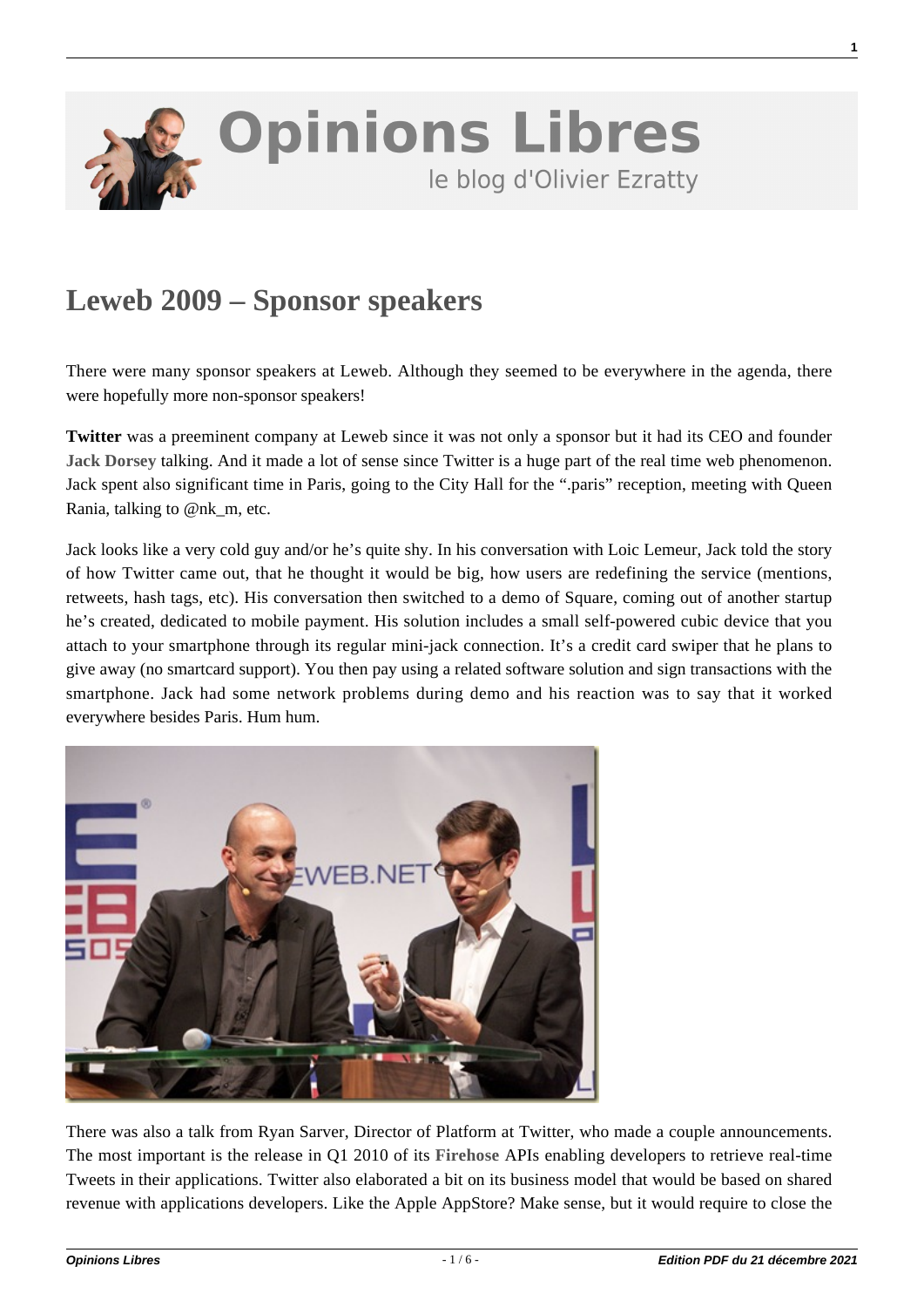system a little bit. Twitter also said that 50K applications where using its APIs.

**Microsoft** also had a big presence at Leweb. It's been a sponsor from the very beginning (at least 2005 I think). It had a large booth for its partners. **[Jean-Philippe Courtois](http://www.ustream.tv/recorded/2748079)**, President, Microsoft International, was the second sponsor to talk in the main session, right after Jack Dorsey. Jean-Philippe looks like the typical cold corporate guy. He's been in the company since 1984 and is probably among the 10 first employees still in the company now. He lives in Paris and in airlines, since he spends most of his time traveling the world. You may still wonder if the world is enough for him (!). We could hear all the traditional corporate pitch from Microsoft: how the company helps education in many developing countries, how Bing is so great, competing inch by inch with Google, how they partner with startups with the BizSpark program, how Silverlight and Azure are making inroads (he mentioned 20000 startups on Azure, looks like he mixed that number with the # of startups in the Bizspark program), etc. He announced a partnership with MySpace, seemingly, already uncovered last **[March](http://www.techcrunch.com/2009/03/30/myspace-embraces-microsoft-platforms-for-mobile-and-web-applications/) [2009](http://www.techcrunch.com/2009/03/30/myspace-embraces-microsoft-platforms-for-mobile-and-web-applications/)**, on top of existing (API level) partnerships with Twitter and Facebook.

The best talk from Microsoft, though, was from Dana Boyd, a good expressive speaker and sociologist from Microsoft Research. The VP running the Emerging Business Team, based in Mountain Views, Dan'l Lewin, also participated in some roundtable that I missed. But I had a chance to have a long discussion with him on the whereabouts of Microsoft in Redmond. Under NDA… :).



**Google** also had a strong presence at Leweb. No booth this time, but a set of workshops dedicated to Chrome OS, YouTube, Android, Wave and the likes. Wise choice even if the workshops were organized in a remote location, behind the main stage.

Google was represented by **[Marisa Mayer](http://www.techcrunch.com/2009/12/09/marissa-mayer-le-web-2009/)** – for a second time – and by Chad Hurley from YouTube. Marisa uses an iPhone and she's not really talkish on specific numbers: % of mobile searches, #of Chrome downloads. You gotta guess it beyond knowing that it's just growing fast! She talked a little about the new Music search partnership with Lala, which is available in the US only due to licensing rights. IP address filtering prevents non US users to access it (or you've got to use a Proxy or VPN…). Many such services don't show up in France. I learned it's one of the reasons why Microsoft Zune is not sold in France, due to its music peer sharing feature (but they could still disable it just for France…). Marisa didn't tell anything new and it looks that she playing all the stuff she learned in her media training to escape the tough questions (on ongoing discussions with news producers, possibility to have a Google Phone, etc).

Same for **[Chad Hurley](http://www.techcrunch.com/2009/12/09/chad-hurley-le-web-2009/)** who won't discuss any revenue numbers on YouTube. Just mentioning the billion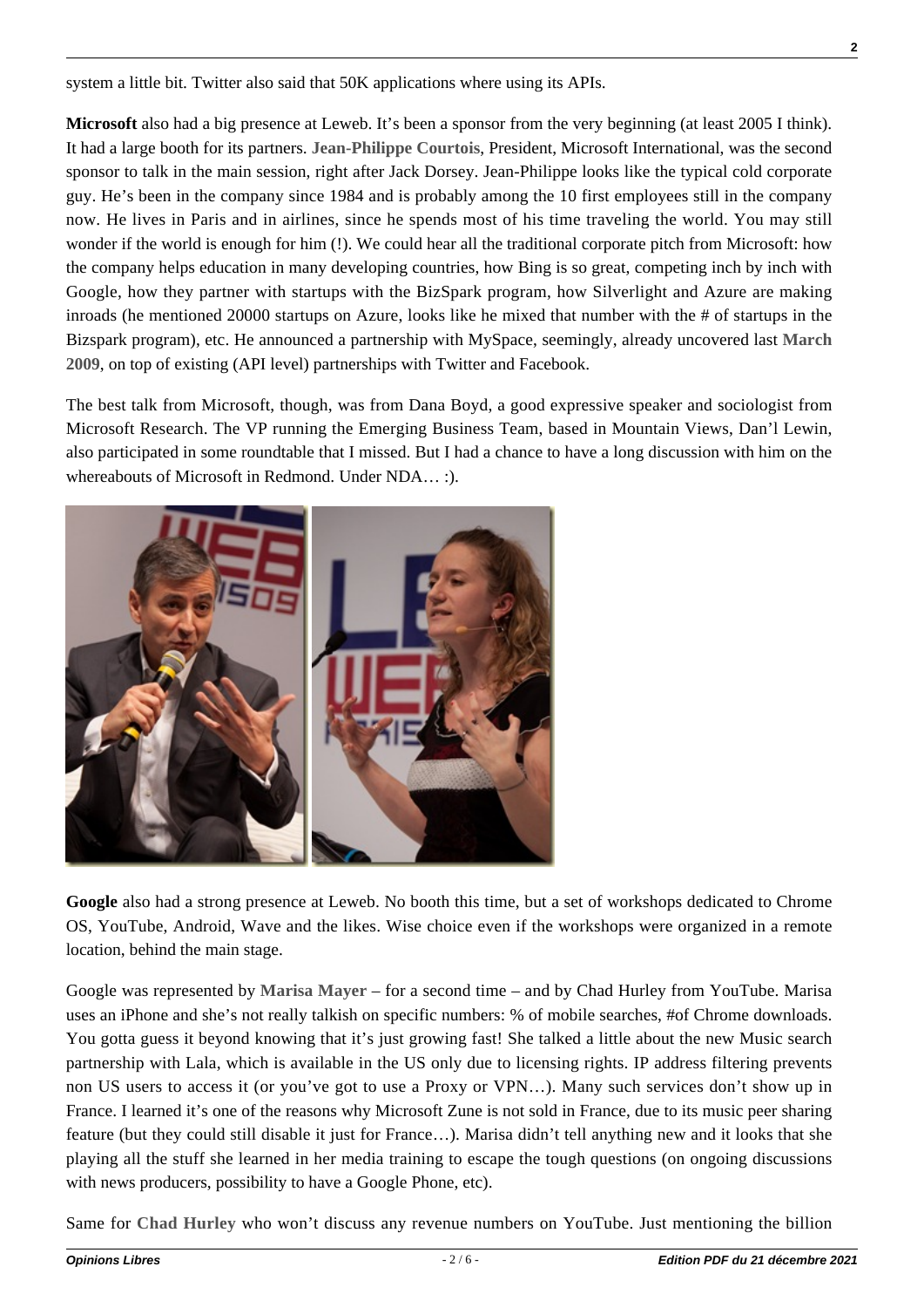videos watched every day.



**Facebook** was also there through a talk from **[Ethan Beard](http://www.ustream.tv/recorded/2748281)**, Director of the Facebook Developer Network who talked about Facebook Connect and Identity management.

**Pearltrees** was the preeminent sponsoring startup in the show. Patrice Lamothe appeared twice. First day in a chat between its CEO, Patrice Lamothe, and Robert Scoble. Explaining the concept of Pearltrees with a nice cartoon. He talked a little about monetization which will mix ads and fremium usage. He talked about opening Pearltrees APIS to automate the creation of pearls and launched officially his beta at Leweb. In his second appearance, on day 2 of Leweb, Patrice did show a demo of Pearltrees and how it curated Leweb related content. I already **[wrote on Pearltrees](https://www.oezratty.net/wordpress/2009/with-the-traveling-geeks-pearltrees/)**, and while its marketing execution is so far excellent, I still doubt this solution will become really mainstream. I hope for him that I'm wrong.

**Orange** launched its App Shop through a talk of Christophe Francois, Vice President Mobile Multimedia. Most telcos have made such announcements either in 2008 or 2009. They envy the Apple Appstore and would like to maintain some close relationships with their consumers. Obviously for a carrier, its App Shop will support all mobile operating systems besides the iPhone. The shop leverages the Orange Partner program, created 5 years ago. Orange also had a large booth where I saw the UI of the future Intel / Samsung IPTV set-top-box. Still in very rough shape. The STB will be introduced only at the end of 2010.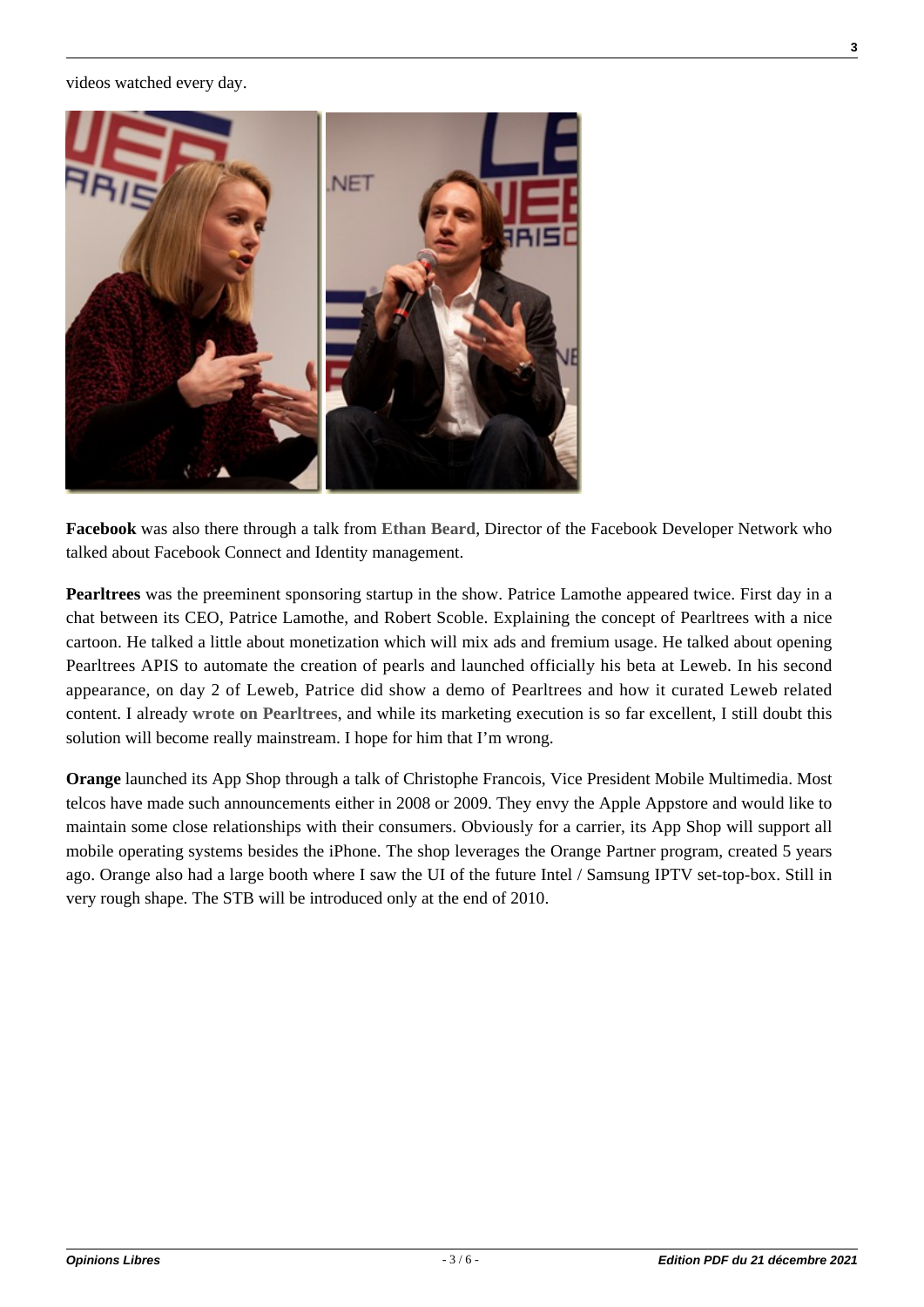

**Mobile Roadie** is a tools partner from Leweb. Michael Schneider did show the iPhone nice application he developed for Leweb. His company sells an iPhone development platform.



**British Telecom** was the most *useful* partner at Leweb this year. They've build the network for the event and it rocked! We can now forget the Swiss Telecom snafu from 2008. They provided interesting data on the infrastructure of Leweb : 2/3 of the connected devices were from Apple, including half of it being iPhones. BT served a 1 Gb/s connection, utilized at a maximum 26%, probably because most users were connected to email and Twitter. The top user sucked 10% of the bandwidth!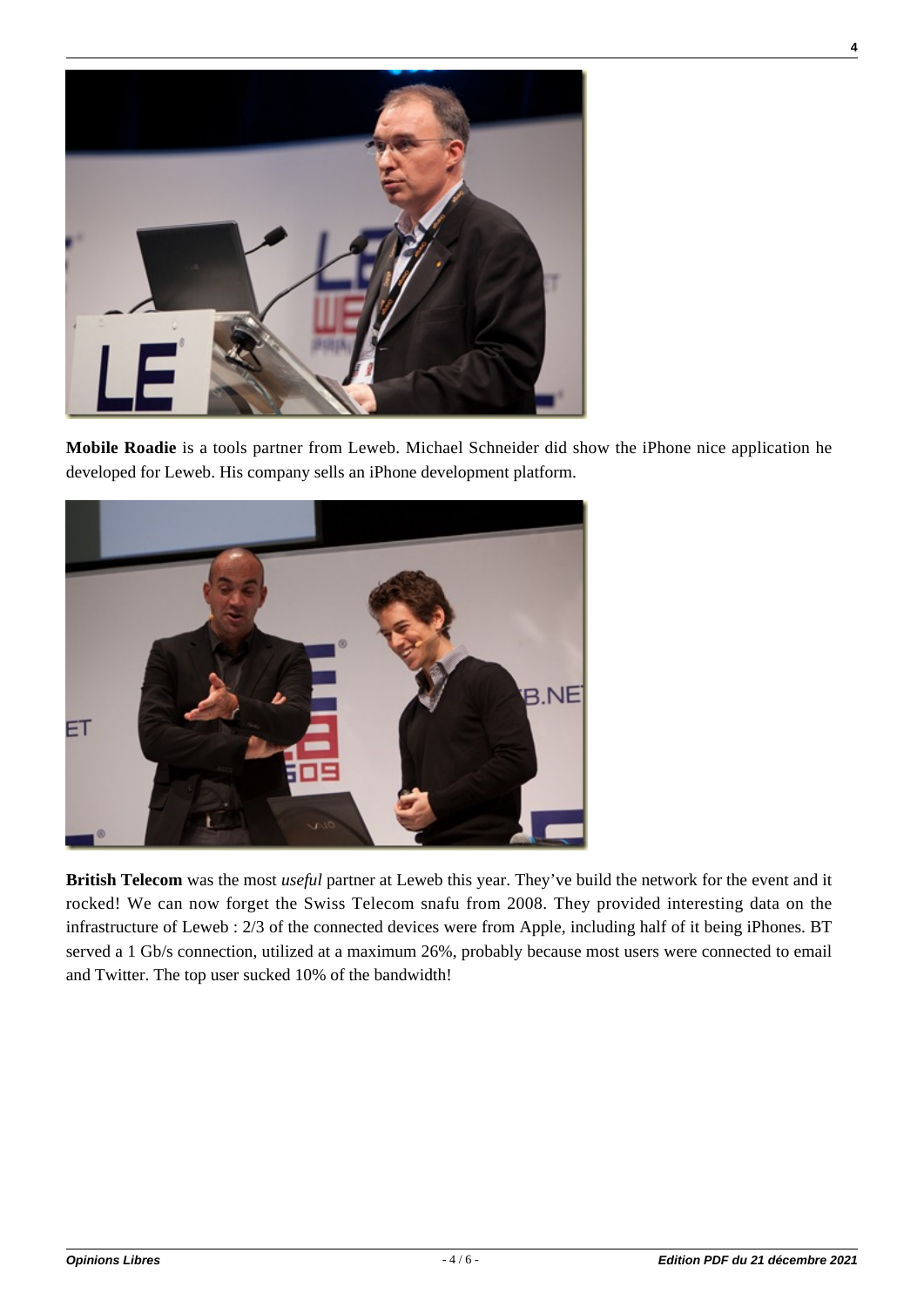

At last, there was one institutional sponsorship with the **City of Paris** represented at Leweb by Jean-Louis Missika, its Deputy Mayor responsible for Innovation, Research and Universities. He did present some digital innovations deployed in Paris and the link between the past and the future such as sewers built in the late 19th century and now used for optical fibers. He explained why the City candidacy to a ".paris" DNS domain at ICAHN. He plans to redistribute domains and subsidize it depending on the size of businesses. It will cost Paris \$75K to acquire this domain name. The candidacy process is quite complex and takes a while.



This list wouldn't be complete without mentioning two talks from long time close friends of Loic Lemeur:

**Ouriel Ohayon**, Co- founder of Appsfire.com who presented the results of an iPhone applications contest he organized. His AppsFire solution is about sharing your favorite iPhone applications listings. The data collected can then be sold by AppsFire to companies interesting in the iPhone applications market. Real time? A bit stretch.